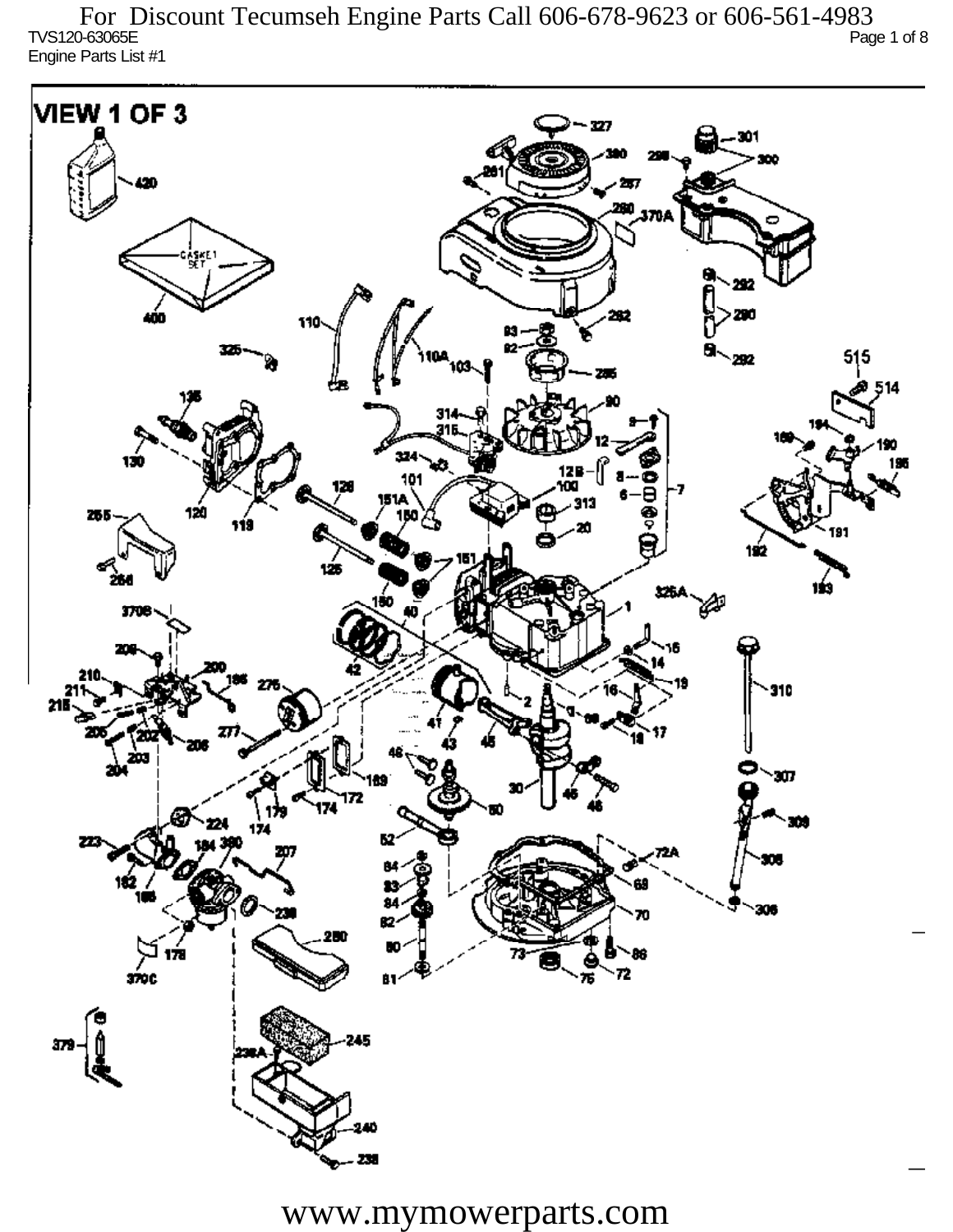| Ref # Part Number | Qty | Description                                                  |
|-------------------|-----|--------------------------------------------------------------|
| 1 33968B          |     | Cylinder (Incl. 2 & 20) (2-13/16")                           |
| 2 26727           |     | Pin, Dowel                                                   |
| 6 33734           |     | Element, Breather                                            |
| 7 34214A          |     | Breather Ass'y. (Incl. 6, 8, 9, 12, & 12A)                   |
| 8 33735           |     | * Gasket, Breather                                           |
| 9 30200           |     | Screw, 10-24 x 9/16"                                         |
| 12 33886          |     | Tube, Breather                                               |
| 14 28277          |     | Washer, Flat                                                 |
| 15 31513          |     | Rod, Governor                                                |
| 16 31383A         |     | Lever, Governor                                              |
| 17 31335          |     | Clamp, Governor lever                                        |
| 18 650548         |     | Screw, 8-32 x 5/16"                                          |
| 19 31361          |     | Spring, Extension                                            |
| 20 32600          |     | Seal, Oil                                                    |
| 30 35153A         |     | Crankshaft                                                   |
| 40 34535          |     | Piston, Pin & Ring Set (Std.) (2-13/1 6")                    |
| 40 34536          |     | Piston, Pin & Ring Set (.010" OS)                            |
| 40 34537          |     | Piston, Pin & Ring Set (.020" OS)                            |
| 41 33562B         |     | Piston & Pin Ass'y (Incl. 43) (Std.) (2 -13/16")             |
| 41 33563B         |     | Piston & Pin Ass'y. (Incl. 43) (.010" OS)                    |
| 41 33564B         |     | Piston & Pin Ass'y. (Incl. 43) (.020" OS)                    |
| 42 33567          |     | Ring Set (Std.) (2-13/16" Bore)                              |
| 42 33568          |     | Ring Set (.010" OS)                                          |
| 42 33569          |     | Ring Set (.020" OS)                                          |
| 43 20381          |     | Ring, Piston pin retaining                                   |
| 45 32875          |     | Rod Assy., Connecting (Incl. 46)                             |
| 46 32610A         |     | Bolt, Connecting rod                                         |
| 48 27241          |     | Lifter, Valve                                                |
| 50 33533          |     | Camshaft (MCR)                                               |
| 52 29914          |     | Oil Pump Assy.                                               |
| 55A 33640         |     | Shaft, P.T.O.                                                |
| 69 35261          |     | * Gasket, Mounting flange                                    |
| 72 30572          |     | Plug, Oil drain (Incl. 73)                                   |
| 73 28833          |     | * Drain Plug Gasket (Not req. W/plastic plug)                |
| 75 26208          |     | Seal, Oil                                                    |
| 80 30574          |     | Shaft, Governor                                              |
| 81 30590A         |     | Washer, Flat                                                 |
| 82 30591          |     | Gear Assy., Governor (Incl. 81)                              |
| 83 30588A         |     | Spool, Governor                                              |
| 84 29193          |     | Ring, Retaining                                              |
| 86 650488         |     | Screw, 1/4-20 x 1-1/4"                                       |
| 89 611004         |     | <b>Flywheel Key</b>                                          |
| 90 611046A        |     | <b>Flywheel</b>                                              |
| 92 650815         |     | Washer, Belleville                                           |
| 93 650816         |     | Nut, Flywheel                                                |
| 100 34443A        |     | Solid State Ignition                                         |
| 100 730207        |     | Magneto-to-Solid State Conv. Kit (Includes solid state       |
|                   |     | module, solid state flywheel key, and instructions.) (Use as |
|                   |     | required on external ignition engines only.)                 |
| 101 610118        |     | Cover, Spark plug (Use as required)                          |
| 103 650814        |     | Screw, Torx T-15, 10-24 x 1"                                 |
| 110 34961         |     | <b>Ground Wire</b>                                           |
| 118 730194        |     | Rope Guide Kit (Use as required)                             |
| 119 33554A        |     | * Gasket, Head                                               |
| 120 34342         |     | Head, Cylinder                                               |
| 125 29314B        |     | Intake Valve (Std.) (Incl. 151) (Conventional Ports)         |
| 125 29315C        |     | Intake Valve (1/32" OS) (Incl. 151) (Conventional Ports)     |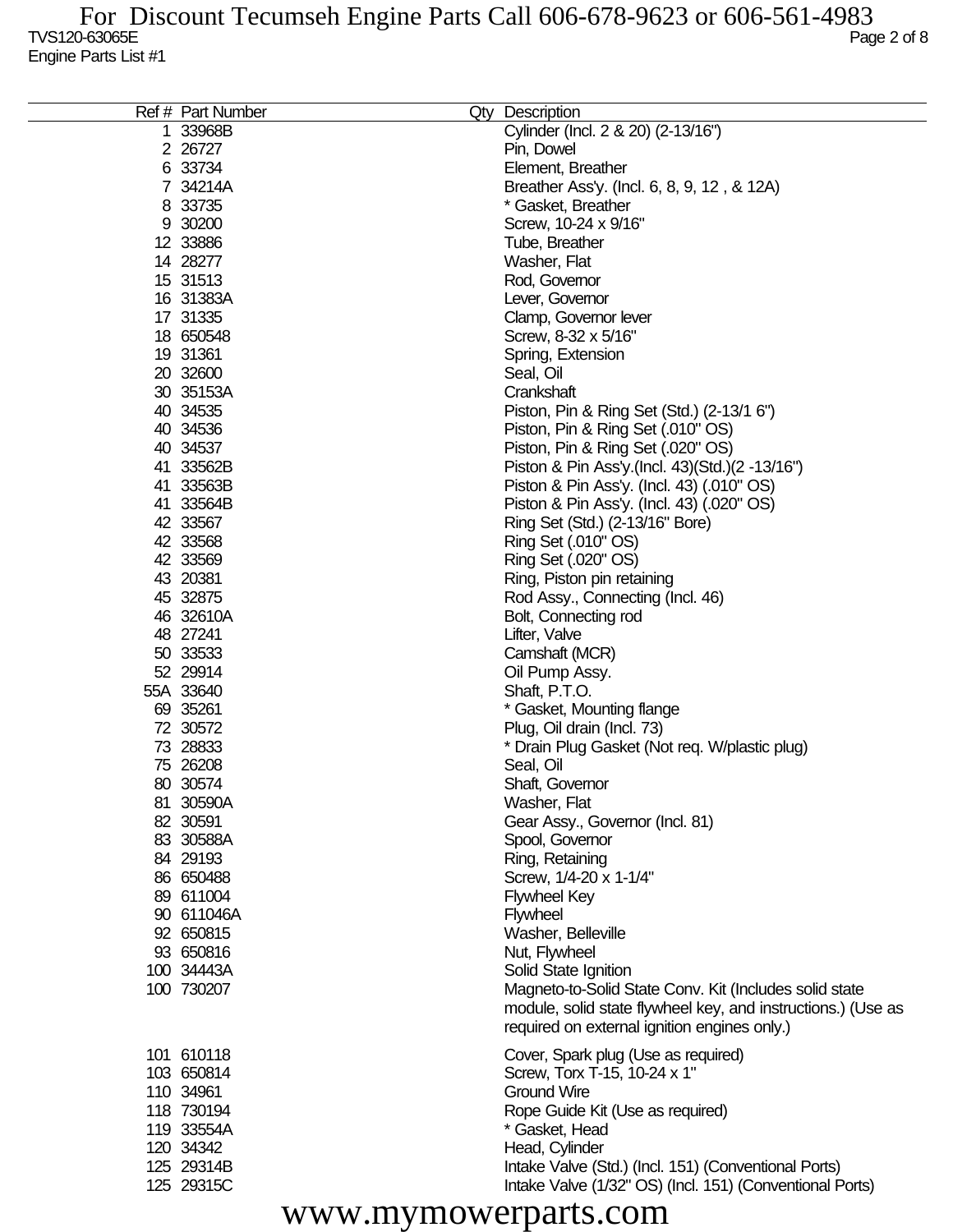| Ref # Part Number    | Qty Description                                           |
|----------------------|-----------------------------------------------------------|
| 125 29313C           | Exhaust Valve (Std.) (Incl. 151) (Inverted Ports)         |
| 126 29313C           | Exhaust Valve (Std.) (Incl. 151) (Conventional Ports)     |
| 126 29315C           | Exhaust Valve (1/32" OS) (Incl. 151) (Conventional Ports) |
| 126 34776            | Exhaust Valve (Std.) (Incl. 151) (Conventional Ports)     |
| 126 32644A           | Intake Valve (Incl. 151) (Inverted Ports)                 |
| 130 6021A            | Screw, 5/16-18 x 1-1/2" (Use as requi red)                |
| 130 650697A          | Screw, 5/16-18 x 2-1/2" (Use as requi red)                |
| 135 35395            | Resistor Spark Plug (RJ19LM)                              |
| 150 31672            | Spring, Valve                                             |
| 151 31673            | Cap, Lower valve spring                                   |
| 169 27234A           |                                                           |
| 172 32755            | Gasket, Valve spring box cover                            |
| 174 650128           | Cover, Valve spring box<br>Screw, 10-24 x 1/2"            |
| 178 29752            | Nut & Lockwasher, 1/4-28                                  |
| 182 6201             |                                                           |
|                      | Screw, 1/4-28 x 7/8"                                      |
| 184 26756            | * Gasket, Carburetor                                      |
| 186 34337            | Link, Governor spring                                     |
| 189 650839           | Screw, 1/4-20 x 3/8"                                      |
| 190 35831            | Lever, Brake                                              |
| 191 35015B           | Bracket Assy., S.E. Brake (Incl. 195)                     |
| 192 34966            | Link, Control                                             |
| 193 34965            | Spring, Extension                                         |
| 194 32309            | Ring, Retaining                                           |
| 195 610973           | Terminal Assy.                                            |
| 200 33131A           | Control Bracket (Incl. 202 thru 206)                      |
| 202 33802            | Spring, Compression                                       |
| 203 31342            | Spring, Compression                                       |
| 204 650549           | Screw, 5-40 x 7/16"                                       |
| 205 650777           | Screw, 6-32 x 21/32"                                      |
| 206 610973           | Terminal (Use as required)                                |
| 207 34336            | Link, Throttle                                            |
| 209 30200            | Screw, 10-24 x 9/16"                                      |
| 210 27793            | Clip, Conduit                                             |
| 211 28942            | Screw, 10-32 x 3/8"                                       |
| 223 650451           | Screw, 1/4-20 x 1"                                        |
| 224 34690A           | * Gasket, Intake pipe                                     |
| 238 650806           | Screw, 10-32 x 5/8"                                       |
| 239 34338            | * Gasket, Air cleaner                                     |
| 240 34858            | Body, Air cleaner                                         |
| 246 34340            | Element, Air cleaner                                      |
| 246E 35435           | Filter, Pre-air (Use as required)                         |
| 250 34341A           | Cover, Air cleaner                                        |
| 260B 35484           | Housing, Blower                                           |
| 261 30200            | Screw, 10-24 x 9/16"                                      |
| 262 650831           | Screw, 1/4-20 x 15/32"                                    |
| 277 650795           | Screw, 1/4-20 x 2-1/4" (Use as requir ed)                 |
| 277 650774           | Screw, 1/4-20 x 2-3/8" (Use as requir ed)                 |
| 277 792005           | Screw, 1/4-20 x 2-1/2" (Use as requir ed)                 |
| 285 35000            | Hub, Starter                                              |
| 287B 650884          | Screw, 8-32 x 1/2"                                        |
| 290 34357            | Fuel Line (Epichlorohydrin 6-3/4")(17 cm)                 |
| 290 29774            | Fuel Line(Braided 8-1/4")(21 cm)(Use as req.)             |
| 290 30705            | Fuel Line (Braided 16")(40 cm)(Use as req.)               |
| 290 30962            | Fuel Line (Braided 32")(81 cm)(Use as req.)               |
| 292 26460            | Clamp, Fuel line                                          |
| 298 28763            | Screw, 10-32 x 35/64"                                     |
| 301 33032            | Fuel Cap (Use as required)                                |
| 305 34264            | Oil Fill Tube                                             |
| www.mymowerparts.com |                                                           |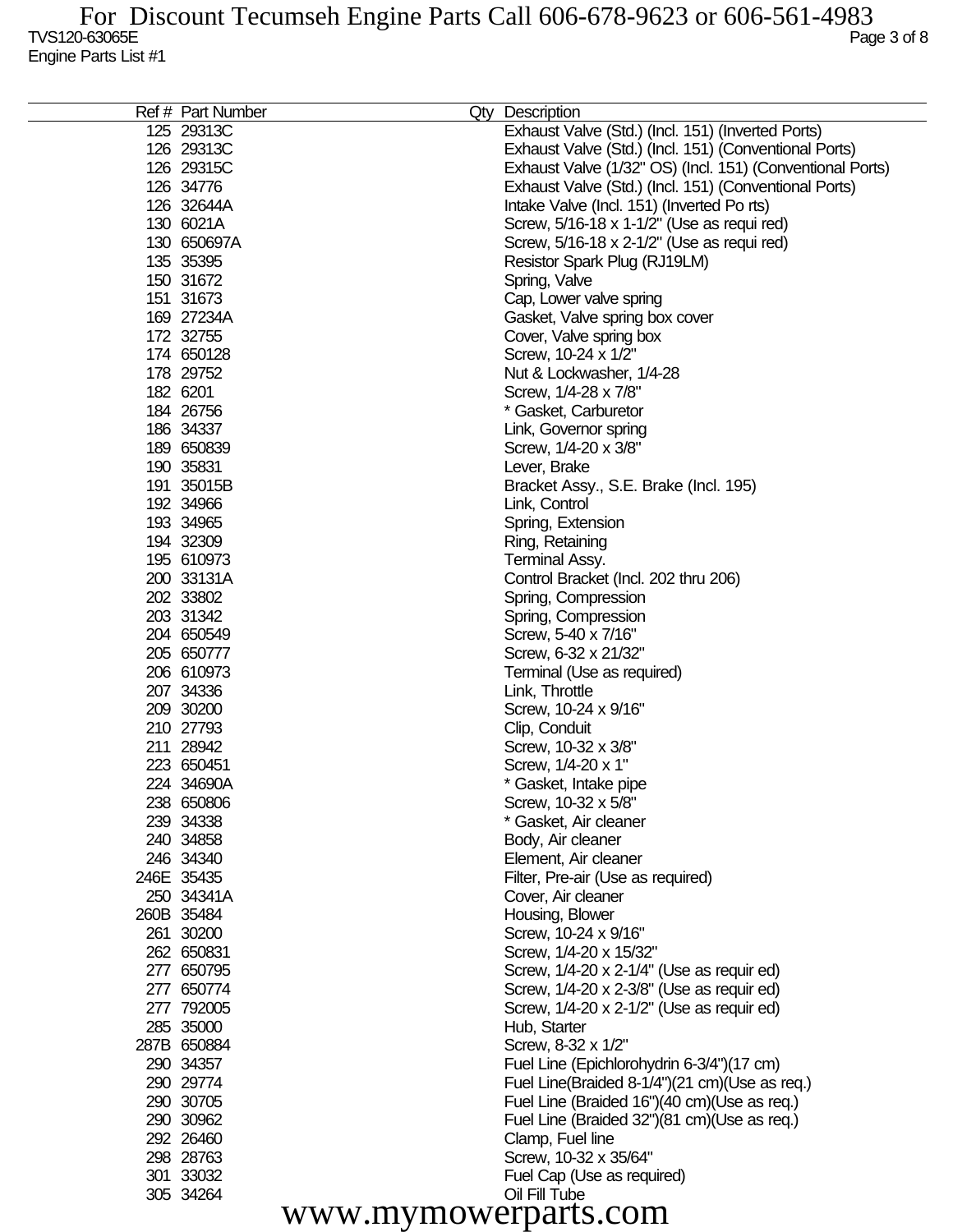## $T$ VS120-63065E  $P$ age 4 of 8 Engine Parts List #1 For Discount Tecumseh Engine Parts Call 606-678-9623 or 606-561-4983

| Ref # Part Number                                                                                                                                                                                        | Qty Description                                                                                                                                                                                                                                                                                                                                                                                                                                              |
|----------------------------------------------------------------------------------------------------------------------------------------------------------------------------------------------------------|--------------------------------------------------------------------------------------------------------------------------------------------------------------------------------------------------------------------------------------------------------------------------------------------------------------------------------------------------------------------------------------------------------------------------------------------------------------|
| 306 34265<br>306 34282                                                                                                                                                                                   | Gasket, Oil fill tube<br>"O" Ring (This "O" ring is required with metal fill tube only<br>when replacement mounting flange with .777 dia. oil fill hole<br>has been used.)                                                                                                                                                                                                                                                                                   |
| 307 33590<br>309 650562<br>310 34267<br>313 34080<br>370J 34870<br>370H 34387<br>370A 34346<br>379 631021<br>380 632099                                                                                  | "O" Ring<br>Screw, 10-32 x 1/2"<br>Oil Dipstick (Incl. 150)<br>Spacer, Flywheel key<br>Decal, Instruction (Optional)<br>Decal, Instruction (Optional)<br>Decal, Instruction<br>Inlet Needle, Seat & Clip Assy.<br>Carburetor (Incl. 184) (Refer to Division 5, Section A, page<br>A2-6 or Fiche 8A, Grid E-9for breakdown)                                                                                                                                   |
| 390B 590621                                                                                                                                                                                              | Rewind Starter (Refer to Division 5, Section C, page 34 or<br>Fiche 8A, Grid G-5 for breakdown)                                                                                                                                                                                                                                                                                                                                                              |
| 400 33740D<br>420 730225<br>425 730571<br>426 32203<br>427 32204<br>436 611006<br>437 30551<br>438 610947<br>439 610955<br>440 30992<br>442 610385<br>443 610408<br>444 29181<br>445 610593<br>446 33356 | * Gasket Set (Incl. items marked *)<br>SAE 30, 4-Cycle Engine Oil (Quart)<br>Starter Muff Kit (Incl.370J,426,427)(Opt.)<br>Starter Air Cleaner (Optional)<br>Starter Air Cleaner Bracket (Optional)<br>Stator Plate Ass'y (Incl.377,378,437, 442-448)<br>Spring, Breaker box cover<br>Cover, Dust<br>Gasket, Stator cover<br>Cam, Breaker<br>Washer<br>Nut, 8-32<br>Breaker Fastening Screw & Washer<br><b>Condenser Fastening Screw</b><br>Terminal, Ground |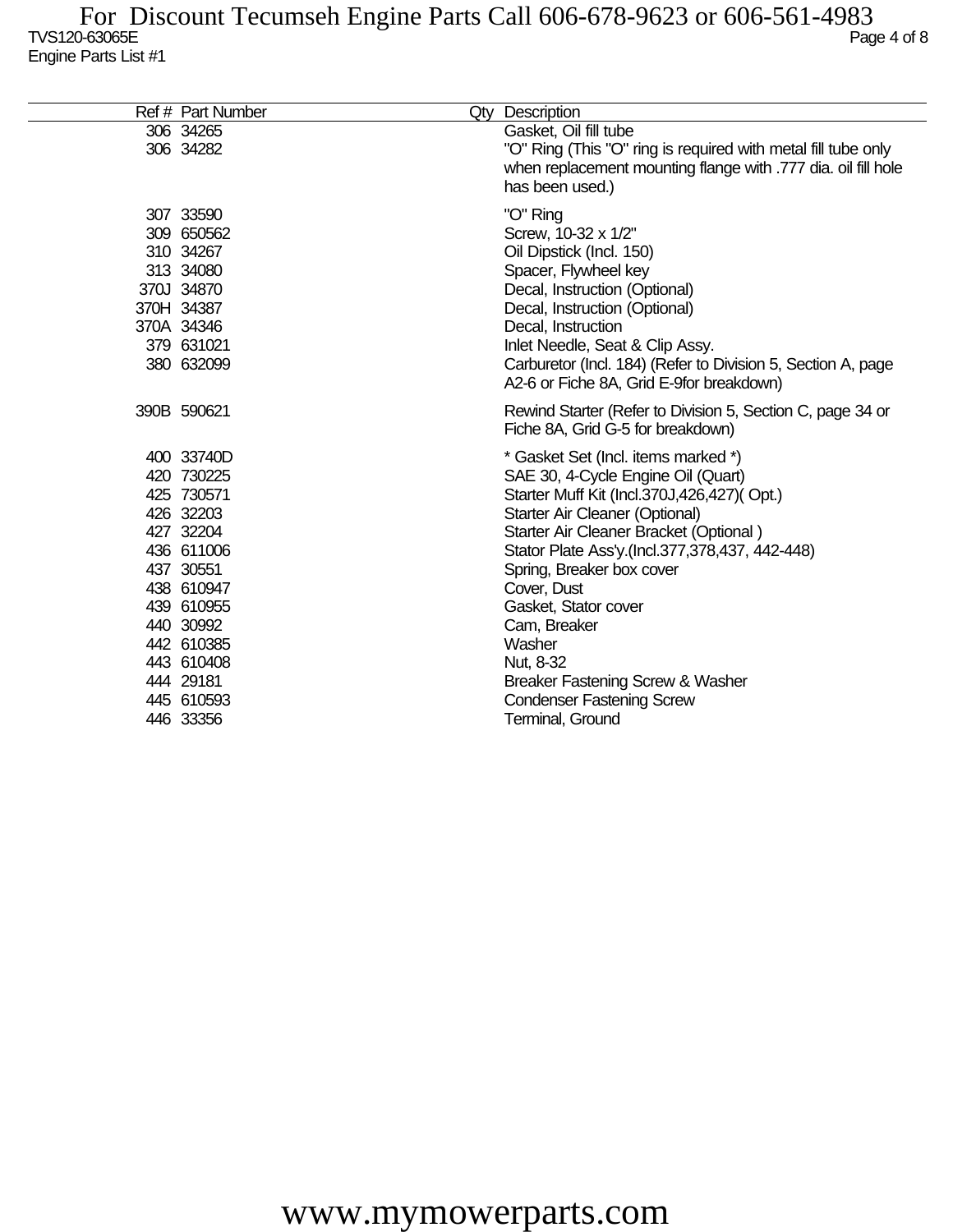$T$ VS120-63065E  $P$ age 5 of 8 Engine Parts List #2 For Discount Tecumseh Engine Parts Call 606-678-9623 or 606-561-4983

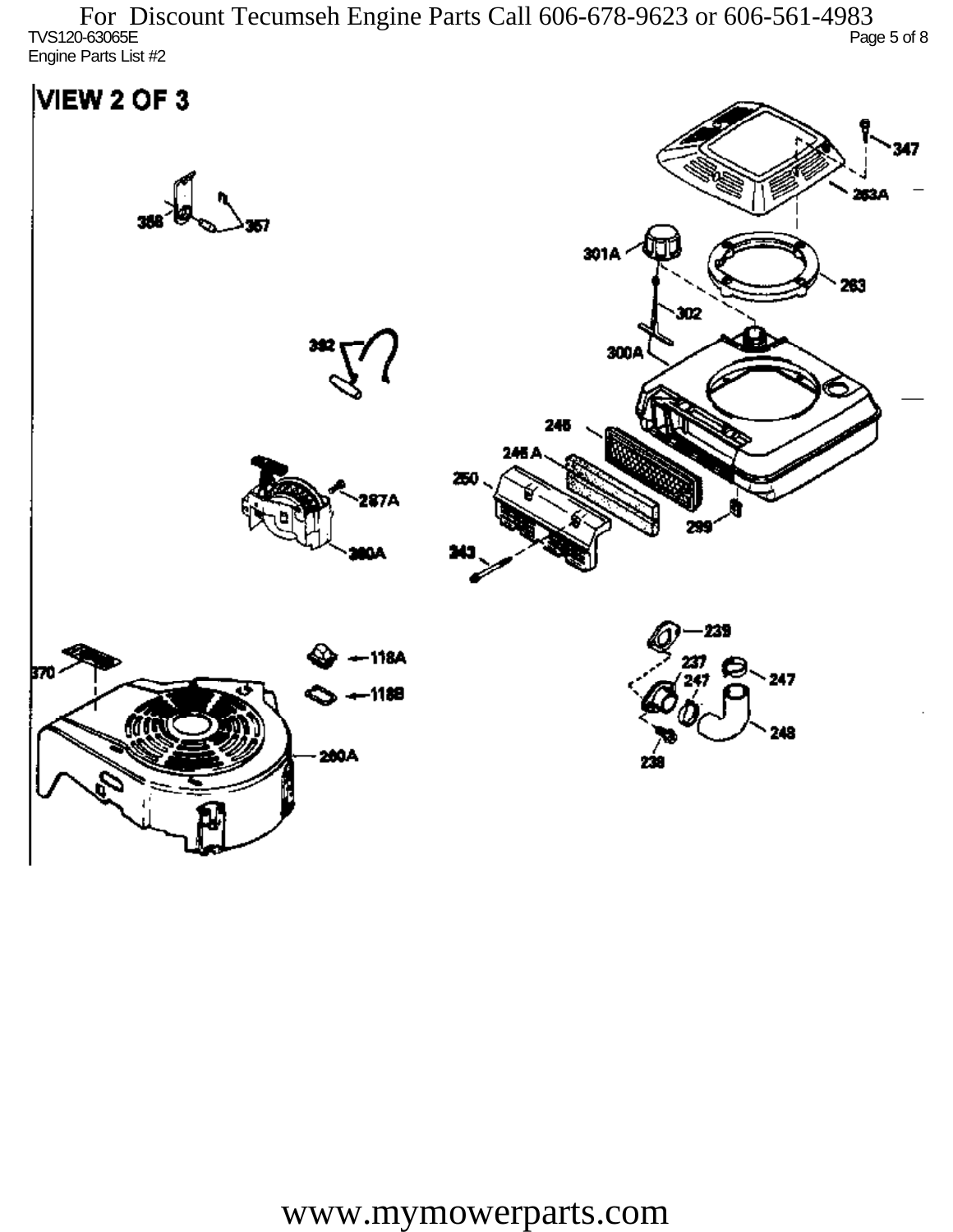|      | Ref # Part Number | Qty | Description                                                |
|------|-------------------|-----|------------------------------------------------------------|
|      | 55A 33640         |     | Shaft, P.T.O.                                              |
|      | 118 730194        |     | Rope Guide Kit (Use as required)                           |
|      | 238 650806        |     | Screw, 10-32 x 5/8"                                        |
|      | 239 34338         |     | * Gasket, Air cleaner                                      |
|      | 246 34340         |     | Element, Air cleaner                                       |
|      | 246E 35435        |     | Filter, Pre-air (Use as required)                          |
|      | 250 34341A        |     | Cover, Air cleaner                                         |
|      | 260B 35484        |     | Housing, Blower                                            |
|      | 287B 650884       |     | Screw, 8-32 x 1/2"                                         |
|      | 287A 650735       |     | Screw, 10-24 x 3/8" (Use as required)                      |
| 287A |                   |     | Pop Rivet (3/16" Dia.) (Purchase loca lly)                 |
|      | 300A 34476        |     | Fuel Tank (Incl. 292 & 301)                                |
|      | 370J 34870        |     | Decal, Instruction (Optional)                              |
|      | 370H 34387        |     | Decal, Instruction (Optional)                              |
|      | 390B 590621       |     | Rewind Starter (Refer to Division 5, Section C, page 34 or |
|      |                   |     | Fiche 8A, Grid G-5 for breakdown)                          |
|      | 425 730571        |     | Starter Muff Kit (Incl.370J,426,427)(Opt.)                 |
|      | 426 32203         |     | Starter Air Cleaner (Optional)                             |
|      | 427 32204         |     | Starter Air Cleaner Bracket (Optional)                     |
|      | 436 611006        |     | Stator Plate Ass'y.(Incl.377,378,437, 442-448)             |
|      | 437 30551         |     | Spring, Breaker box cover                                  |
|      | 438 610947        |     | Cover, Dust                                                |
|      | 439 610955        |     | Gasket, Stator cover                                       |
|      | 440 30992         |     | Cam, Breaker                                               |
|      | 442 610385        |     | Washer                                                     |
|      | 443 610408        |     | Nut, 8-32                                                  |
|      | 444 29181         |     | Breaker Fastening Screw & Washer                           |
|      | 445 610593        |     | <b>Condenser Fastening Screw</b>                           |
|      | 446 33356         |     | Terminal, Ground                                           |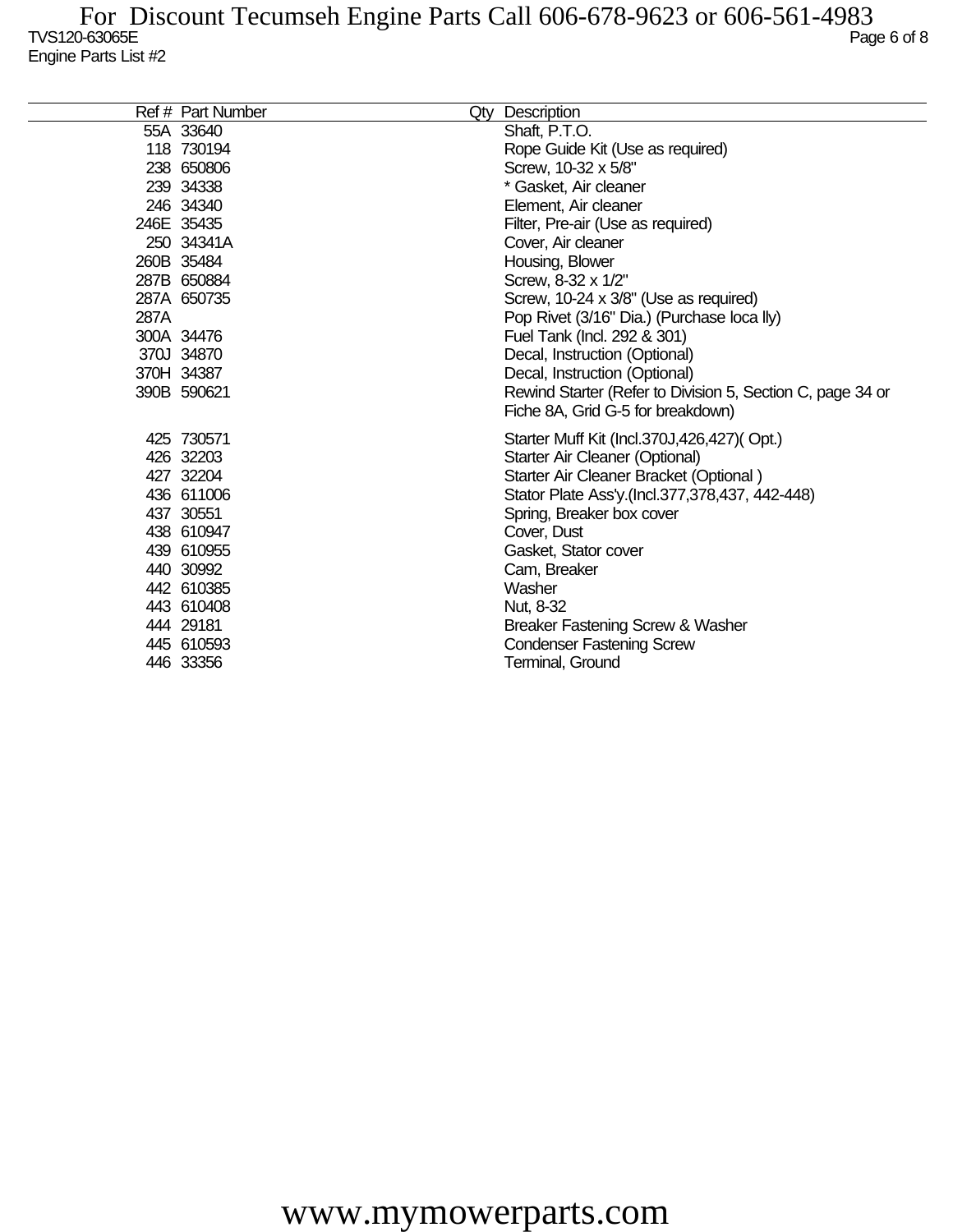TVS120-63065E Page 7 of 8 Engine Parts List #3 For Discount Tecumseh Engine Parts Call 606-678-9623 or 606-561-4983